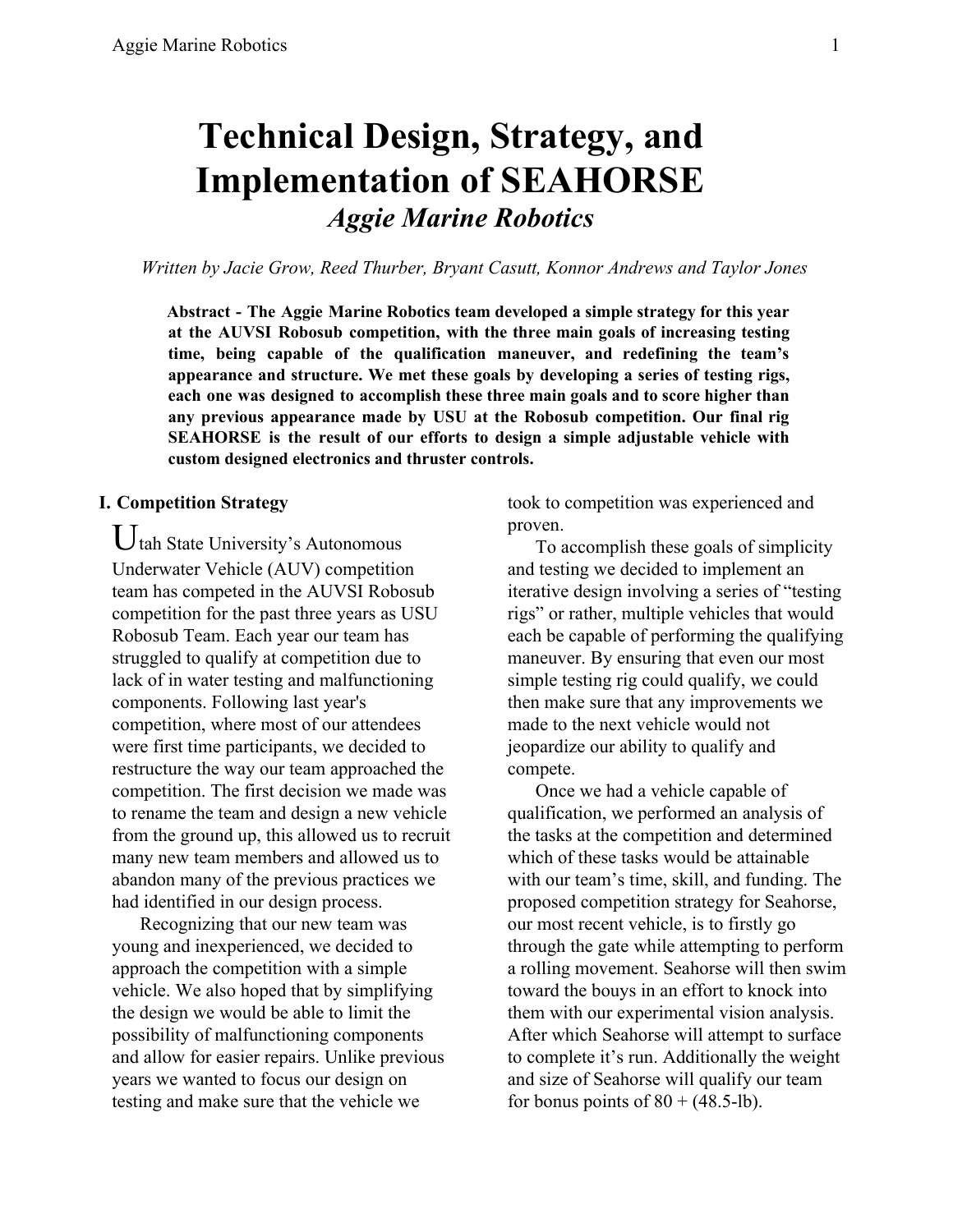

*Fig. 1: The course plan for Seahorse (in red). Seahorse's main goals are passing through the gate, hit the buoys, and surface.*

The strategy for attempting fewer tasks then we have planned for in the past, is based on our team's past experience at competition. Previously we have struggled to qualify at competition and experienced many problems which eventually rendered us unable to swim during semifinals. After reflection we identified the main issue was that we did not have a clear set of goals. We allocated the mechanical team's effort and funding to developing a torpedo launcher and dropper when our software team was still unable to perform simple movement underwater. Whereas this year we reduced the project's scope to only qualification to ensure that everyone was working towards the same goal. By setting specific attainable goals we are hoping to then use the same submarine at next year's competition and implement a more complicated strategy involving a dropper and torpedo launcher.

An additional strategy that we chose for the 2019 competition is to score the most points possible out of the water. In previous years elements such as the team uniforms and presentation have been afterthoughts to the vehicles design. However, this year with the new team name and improved organization, we have made an effort to create a name and image that will reflect positively on our standing as a university team and as competitors at the Robosub Competition.

#### **II. Vehicle Design**

This year our team chose a design approach that was unique to USU's history. We decided to split each portion of the vehicles design (mechanical, electrical, and software) into different stages that could be improved on independently without sacrificing function. We wanted to balance our ability to function reliably with the vehicles potential for innovative changes. We took an object oriented approach where every component we designed could be implemented on any one of our three testing rigs. By choosing simple and standard interfaces we could switch out any component that wasn't working without compromising the rest of the vehicle.



*Figure 2: BLOCK I, the first testing rig for the 2018- 2019 year consisting of a large waterproof case with a frame of aluminum extrusions*

#### **A. Mechanical**

The most unique decision the mechanical team made this year was using a series of testing rigs. Our team chose to split the phases of development into three separate vehicle bodies. Our first vehicle nicknamed T.I.J.A.R was designed to be a waterproof hull with only thrusters attached, this allowed the software and electrical teams to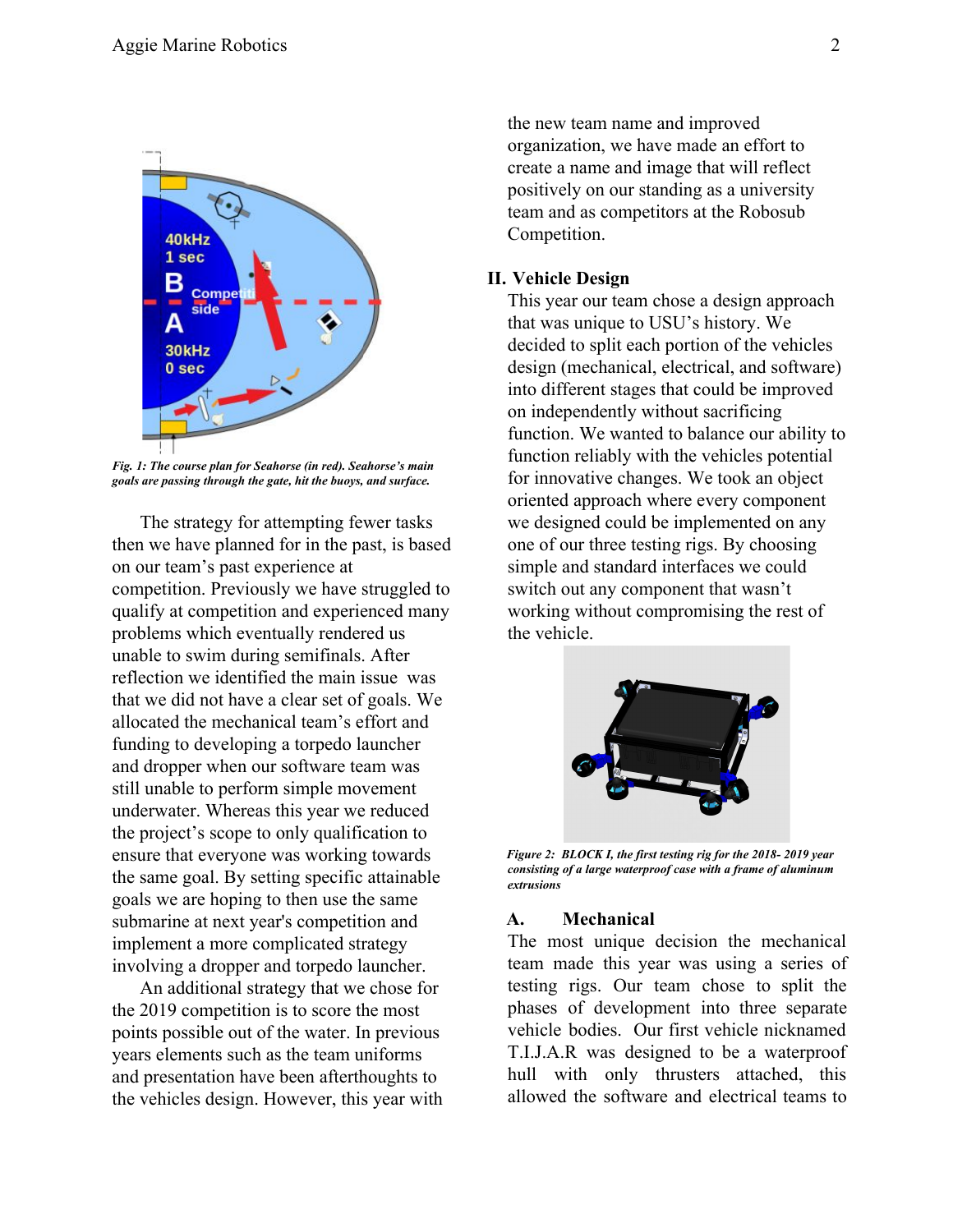begin testing underwater before the mechanical team had finished fabricating the final vehicle body. We then installed sensors and other attachments as the software and electrical teams became ready to use and test different devices and functions. Our next rig named Seahorse could then be developed by the mechanical team without making the software and electrical teams stop testing and wait for fabrication to be complete.



*Figure 3: BLOCK III (Seahorse), the latest vehicle for 2019. The body consists of a small waterproof case, aluminum extrusion frame, 3d printed thruster mounts and steel handles.*

We used this stage based development technique to also achieve our main two competition goals of ensuring everything we added to the next stage was well tested and did not compromise our ability to qualify. Before new components such as windows or handles were installed, we would first test them in separate waterproof enclosures to ensure that once we added them to our current rig, they wouldn't cause any problems that would impede our software and electrical testing time.

#### **B. Electrical**

Our electrical team followed a similar strategy to the mechanical team, with two separate stages of development. Our first stage was to modify our existing electronic system to supply the proper power and communication to thrusters to enable the software team to begin testing. The next stage involved designing custom PCBs for

power distribution, motor ESCs, and communication with our sensors. Each of these boards would attach in an edge connector on a single bus to unify the electronics. In addition, each developed board consists of a processing chip that allows for easy integration into the network by using any of several serial communication between other boards. This custom PCB system allowed us to create a very compact overall assembly which is ideal for an AUV application where space is limited.



*Figure 4: An example schematic of a custom PCB from the first stage of development, designed to be plugged into the edge connectors of the main bus.*

This design also allowed us to modify any individual card without changing the entire system. When designing the bus we allowed for extra card slots to enable us to research and develop different boards that would be used on next year's design. Features on our next vehicle such as vision processing and manipulation of an arm or potentially launching torpedoes would all be located on these extra slots. In our final stage of design we sacrificed these research and development dedicated slots in order to make a smaller electronic block which was necessary to fit into the smaller vehicle bodies of the latest testing rigs and final submarine.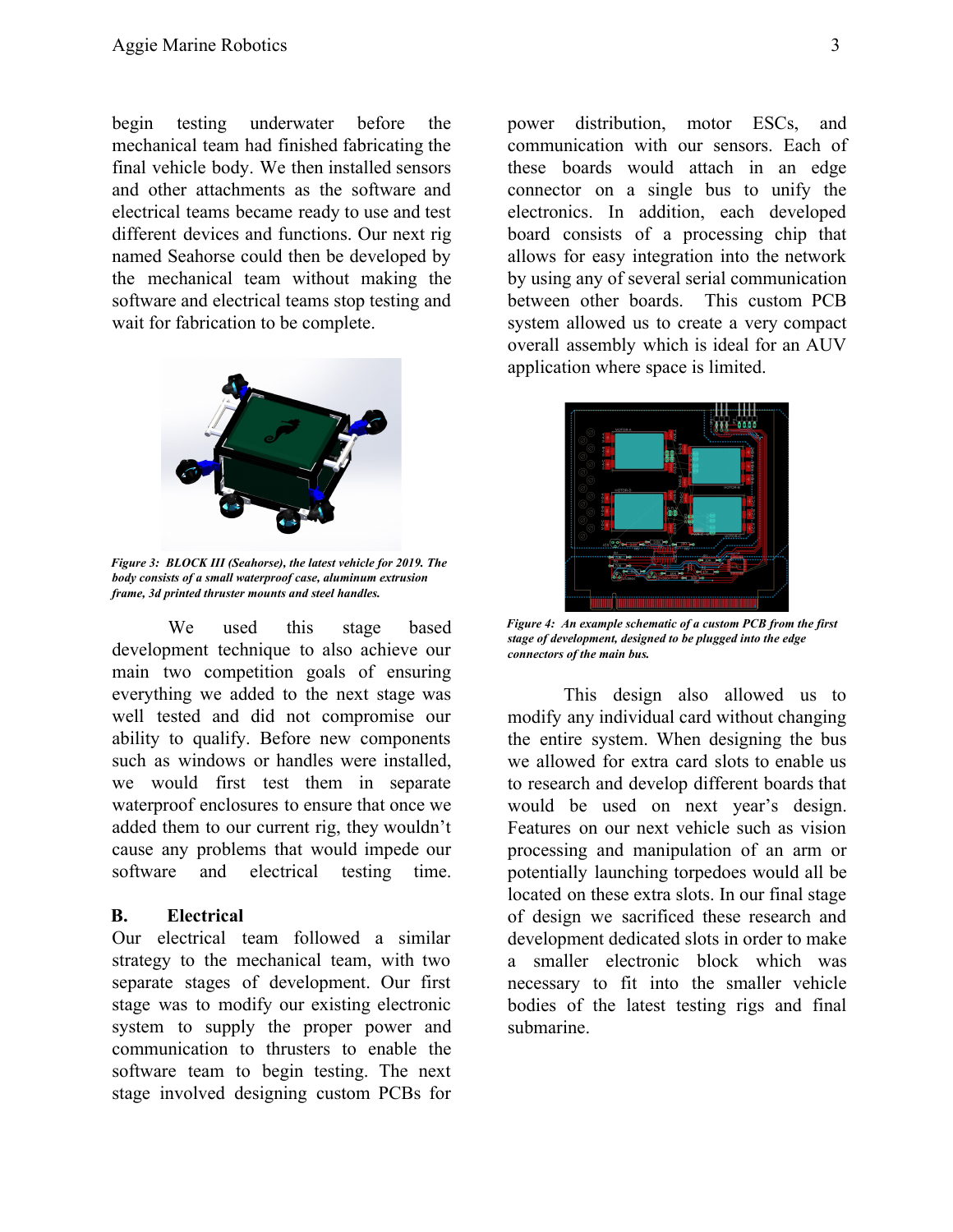#### **C. Software**

This year our software team wanted to move towards using open source rather than rolling our system from scratch. We integrated the Robot Operating System (ROS) into our software architecture. ROS allows us to build modular components for different pieces of hardware and software. Then when we want to experiment with different parts of the software we can swap out the individual ROS packages. We architectured our software with multiple layers so we can manually control the system for testing, control semi-autonomously, or run fully autonomous scripts. Using ROS we can write  $C/C++$  nodes on microcontrollers,  $C++$ and python on the CPU, and JavaScript for autonomous scripting and testing web apps.

We built our system to be highly loggable for testing. With ROS we can selectively play back logs to simulate the real environment with different code in the lab. We can replace code after the test and replay the sensors to see how it responds. We built our system primarily on PID control using screw theory to help with path and control planning. Using eight motors we are able to have full control in every direction. Using ROS we can tweak the PID and kinematics control and retest the responses to sensor inputs without returning to the pool.

#### **III. Experimental Results**

Our team focused on performing as many in water tests as possible before competition. The goal of every in water test time was to plot and traverse a path through our test gate. Each pool test involved a series of steps to ensure that we could replicate our tests. First, the mechanical team would perform a water test on the vehicle by removing all of the electronics and submerging the vehicle for a predetermined amount of time to ensure there were no leaks. Each dry test was then

followed by a remapping of the thrusters ensuring the functionality of each individual motor. Following these tests we would then submerge the vehicle and analyze the readout from our sensors by performing basic translational movement while attempting to stay level, and eventually diving to constant depth. After these preliminary tests concluded we would then attempt to target and swim through the gate taking note of depth and translational errors. Replicating this pattern at every test helped us isolate any issues we had with our system.

For vehicle navigation this year our main problem was determining how to allow an arbitrary thruster layout to be controlled with a traditional control system. The following is our team's solution to this problem.

The resultant force and moment created by all the thruster generated forces  $F_i$  *i* = 1, ..., *n*, acting on the submarine's body is simply the sum of the individual wrenches  $W_i$ , that is

$$
R = \sum_{i=1}^{n} W_i = \sum_{i=1}^{n} (F_i, P_i \times F_i).
$$

Each thruster can be made to have a linear control over its force output. This results in each thruster's acting force to be

$$
F_i = \hat{F}_i \cdot k_i \,,
$$

where  $k_i$  is the magnitude of the thruster's force. The above equation for *R* can be rewritten in matrix form to be

$$
R = \begin{bmatrix} \hat{F}_1 & \cdots & \hat{F}_n \\ P_1 \times \hat{F}_1 & \cdots & P_n \times \hat{F}_n \end{bmatrix} \begin{bmatrix} \kappa_1 \\ \vdots \\ \kappa_n \end{bmatrix}
$$

The matrix form gives a solvable thruster output state for any given force and moment state. Applying the Moore–Penrose inverse to the above equation gives an almost optimal solution for fully defined thruster layouts. As a result, using this equation allows the rest of our control system to work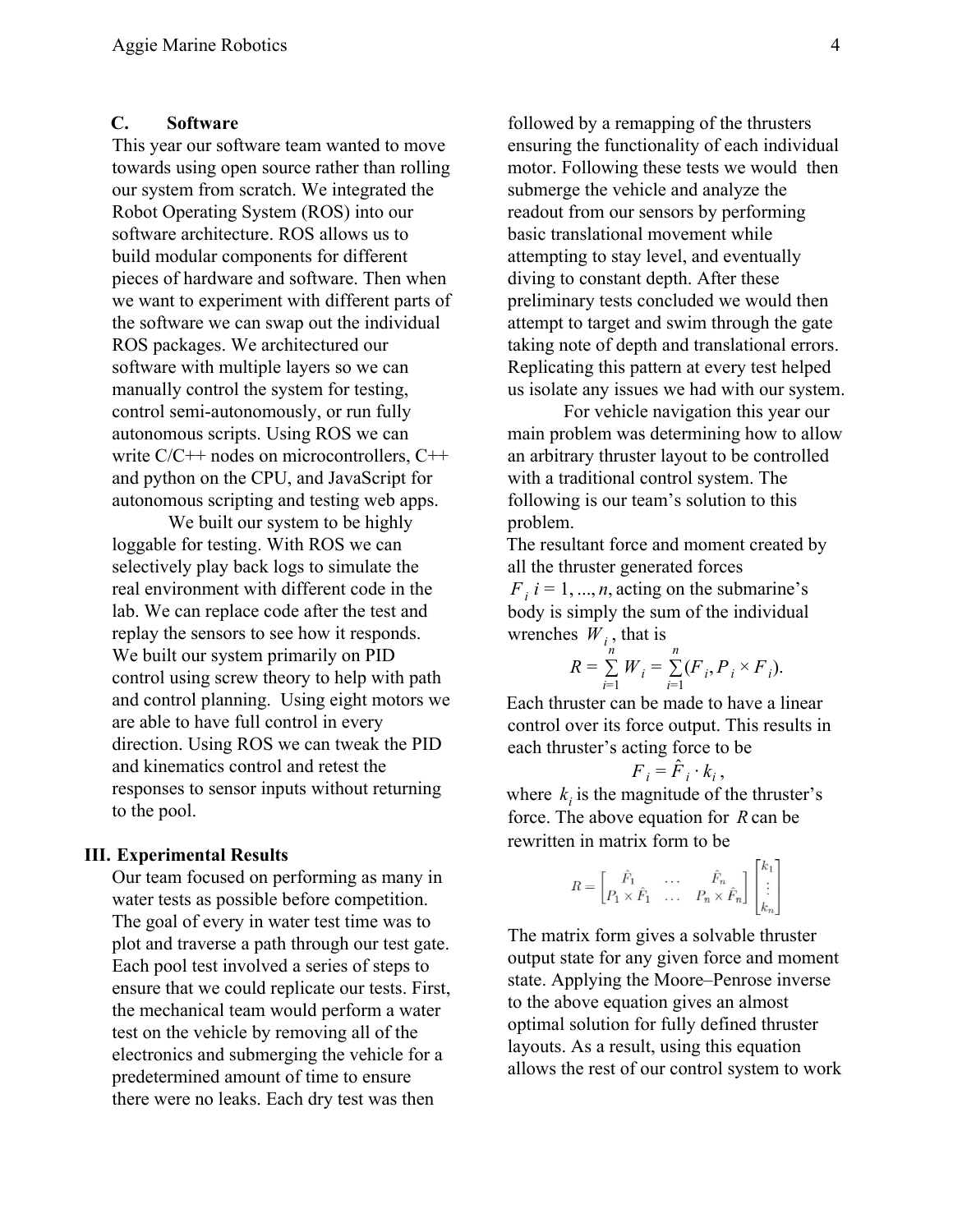as if it can generate forces and moments at the center of gravity of the vehicle.

### **Appendix A: Expectations**

| <b>Subjective Measures</b>                                                         |                              |                                      |  |  |  |
|------------------------------------------------------------------------------------|------------------------------|--------------------------------------|--|--|--|
|                                                                                    | maximum points               | <b>Expected points Points Scored</b> |  |  |  |
| Utility of team website                                                            | 50                           | 27                                   |  |  |  |
| Technical Merit (from jourrnal paperr)                                             | 150                          | 40                                   |  |  |  |
| Written Style (from journal paper                                                  | 50                           | 45                                   |  |  |  |
| Capability for Autonomous Behavior (static judging)                                | 100                          | 55                                   |  |  |  |
| Creativity in System Design (static judging)                                       | 100                          | 50                                   |  |  |  |
| Team Uniform (static judging)                                                      | 10                           | 9                                    |  |  |  |
| <b>Team Video</b>                                                                  | 50                           | 48                                   |  |  |  |
| Pre-Qualifying video                                                               | 100                          | 70                                   |  |  |  |
| Discretionary points (static judging)                                              | 40                           | 20                                   |  |  |  |
| Total                                                                              | 650                          | 364                                  |  |  |  |
|                                                                                    |                              |                                      |  |  |  |
|                                                                                    | <b>Performance Measures</b>  |                                      |  |  |  |
| Weight                                                                             | See Table 1 / Vehicle        | 91                                   |  |  |  |
| Marker/Torpedo over weight or size by <10%                                         | minus 500 / marker           | $\mathbf{0}$                         |  |  |  |
| Gate: Pass through                                                                 | 100                          | 100                                  |  |  |  |
| Gate: Maintain fixed heading                                                       | 150                          | 140                                  |  |  |  |
| Gate: Coin Flip                                                                    | 300                          | $\mathbf{0}$                         |  |  |  |
| Gate: Pass through 60% section                                                     | 200                          | 200                                  |  |  |  |
| Gate: Pass through 40% section                                                     | 400                          | $\mathbf{0}$                         |  |  |  |
| Gate: Style                                                                        | $100$ (8x max)               | 200                                  |  |  |  |
| Collect Picup: Crucifix, Garlic                                                    | 400 / object                 | $\mathbf{0}$                         |  |  |  |
| Follow the "Path" (2 total)                                                        | 100 / segment                | 0                                    |  |  |  |
| Slay Vampires: Any, Called                                                         | 300, 600                     | 0                                    |  |  |  |
| Drop Garlic: Open, Closed                                                          | 700, 1000 / marker           | 0                                    |  |  |  |
| Drop GarlicL Move Arm                                                              | 400                          | 0                                    |  |  |  |
| Stake through the Heart: Open Oval, Cover Oval, Sm Heart 800, 1000, 1200 / torpedo |                              | $\mathbf{0}$                         |  |  |  |
| Stake through the Heart: Move lever                                                | 400                          | 0                                    |  |  |  |
| Stake through the Heart: Bonus - Cover Oval, Sm Heart                              | 500                          | $\mathbf{0}$                         |  |  |  |
| Expose to Sunlight: Surface in Area                                                | 1000                         | 1000                                 |  |  |  |
| Expose to Sunlight: surface with object                                            | 400 / object                 | 0                                    |  |  |  |
| Expose to Sunlight: open coffin                                                    | 400                          | 0                                    |  |  |  |
| Expose to Sunlight: Drop Pickup                                                    | 200 / object (Crucifix only) | $\mathsf{O}\xspace$                  |  |  |  |
| Random Pinger first task                                                           | 500                          | 0                                    |  |  |  |
| Random Pinger second task                                                          | 1500                         | $\mathbf{0}$                         |  |  |  |
| Inter-vehicle Communication                                                        | 1000                         | $\mathbf{0}$                         |  |  |  |
| Finish the mission with $T$ minutes (whole + factional)                            | <b>Tx100</b>                 | $\mathbf{0}$                         |  |  |  |
| Total                                                                              |                              | 1731                                 |  |  |  |